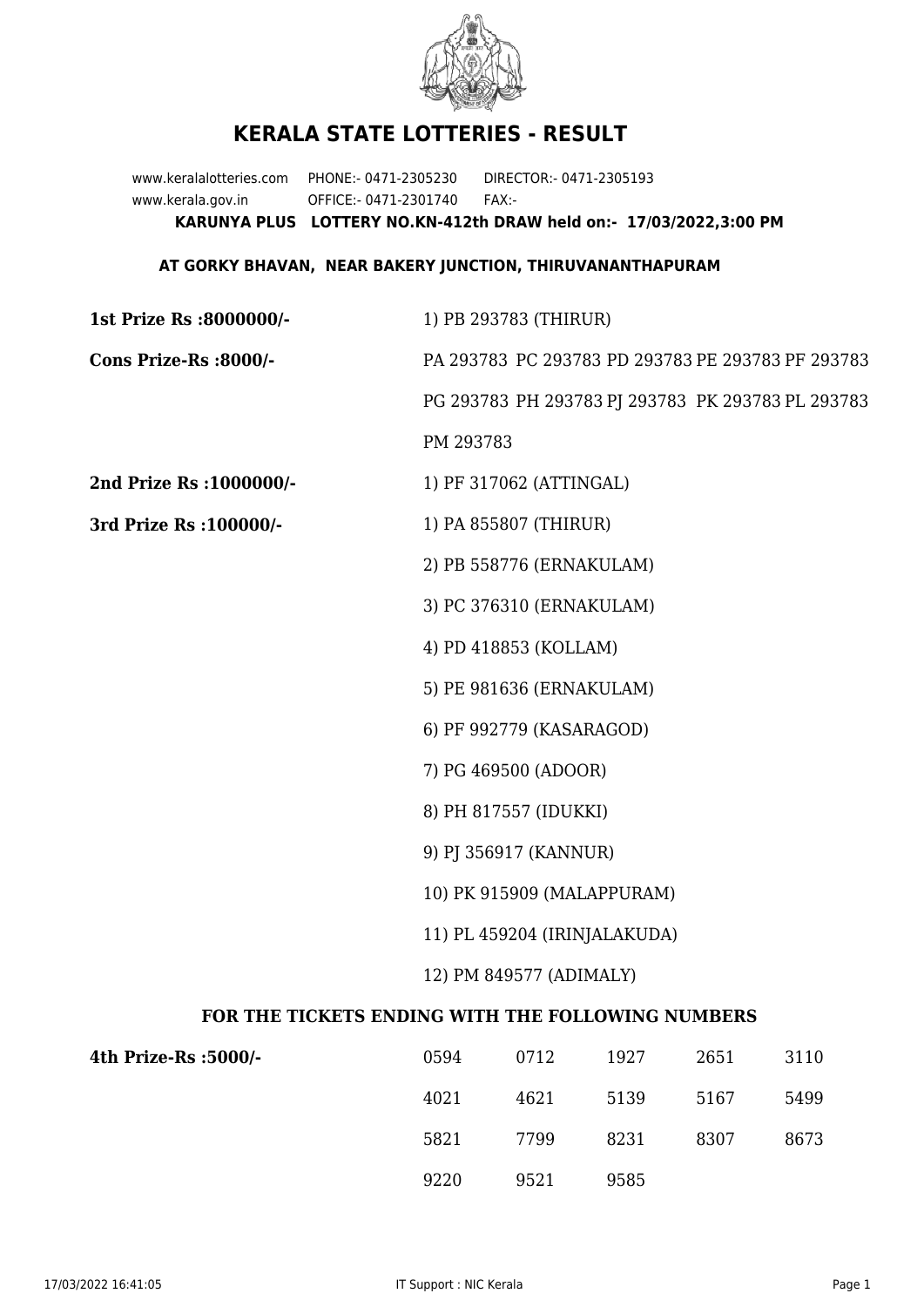| 5th Prize-Rs : 1000/- | 0496 | 0547 | 0605 | 0947 | 1070 |
|-----------------------|------|------|------|------|------|
|                       | 1170 | 1794 | 2010 | 2130 | 2776 |
|                       | 2988 | 3131 | 3190 | 3712 | 4024 |
|                       | 4625 | 4657 | 5111 | 5552 | 5855 |
|                       | 6824 | 6861 | 7246 | 7327 | 7417 |
|                       | 7418 | 7860 | 8437 | 8503 | 8893 |
|                       | 8908 | 9027 | 9279 | 9614 |      |
| 6th Prize-Rs :500/-   | 0007 | 0384 | 0451 | 0695 | 0723 |
|                       | 0784 | 0845 | 0976 | 1009 | 1067 |
|                       | 1146 | 1479 | 1598 | 1729 | 1860 |
|                       | 1874 | 1973 | 1976 | 2168 | 2203 |
|                       | 2209 | 2263 | 2412 | 2570 | 2695 |
|                       | 2898 | 3067 | 3332 | 3573 | 3578 |
|                       | 3593 | 3835 | 3933 | 4051 | 4073 |
|                       | 4167 | 4268 | 4442 | 5517 | 5636 |
|                       | 5693 | 5730 | 5850 | 6016 | 6036 |
|                       | 6037 | 6152 | 6177 | 6201 | 6353 |
|                       | 6463 | 6515 | 6578 | 6614 | 6752 |
|                       | 6870 | 6900 | 6984 | 7035 | 7166 |
|                       | 7258 | 7354 | 7614 | 7711 | 7724 |
|                       | 7844 | 7903 | 8020 | 8057 | 8195 |
|                       | 8257 | 8421 | 8497 | 8783 | 8847 |
|                       | 8871 | 8902 | 8932 | 8972 | 9949 |
| 7th Prize-Rs : 100/-  | 0146 | 0373 | 0430 | 0735 | 0750 |
|                       | 0812 | 0912 | 0950 | 1105 | 1154 |
|                       | 1271 | 1412 | 1456 | 1614 | 1626 |
|                       | 1740 | 1743 | 1833 | 1848 | 1883 |
|                       | 2044 | 2113 | 2348 | 2406 | 2422 |
|                       | 2423 | 2544 | 2585 | 2629 | 2675 |